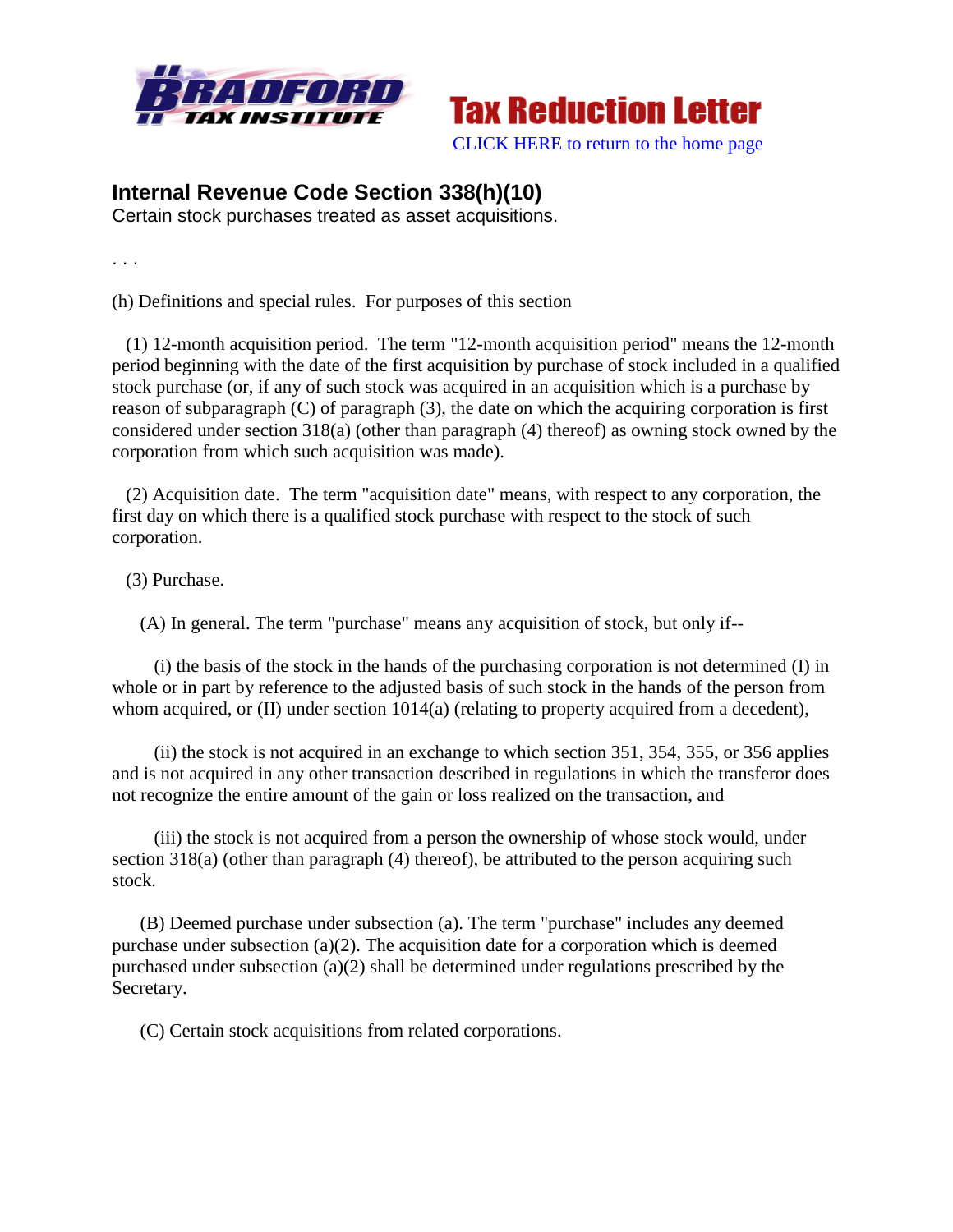(i) In general. Clause (iii) of subparagraph (A) shall not apply to an acquisition of stock from a related corporation if at least 50 percent in value of the stock of such related corporation was acquired by purchase (within the meaning of subparagraphs (A) and (B)).

 (ii) Certain distributions. Clause (i) of subparagraph (A) shall not apply to an acquisition of stock described in clause (i) of this subparagraph if the corporation acquiring such stock—

(I) made a qualified stock purchase of stock of the related corporation, and

 (II) made an election under this section (or is treated under subsection (e) as having made such an election) with respect to such qualified stock purchase.

 (iii) Related corporation defined. For purposes of this subparagraph, a corporation is a related corporation if stock owned by such corporation is treated (under section 318(a) other than paragraph (4) thereof) as owned by the corporation acquiring the stock.

(4) Consistency period.

 (A) In general. Except as provided in subparagraph (B), the term "consistency period" means the period consisting of--

 (i) the 1-year period before the beginning of the 12-month acquisition period for the target corporation,

(ii) such acquisition period (up to and including the acquisition date), and

(iii) the 1-year period beginning on the day after the acquisition date.

 (B) Extension where there is plan. The period referred to in subparagraph (A) shall also include any period during which the Secretary determines that there was in effect a plan to make a qualified stock purchase plus 1 or more other qualified stock purchases (or asset acquisitions described in subsection (e)) with respect to the target corporation or any target affiliate.

 (5) Affiliated group. The term "affiliated group" has the meaning given to such term by section 1504(a) (determined without regard to the exceptions contained in section 1504(b)).

(6) Target affiliate.

 (A) In general. A corporation shall be treated as a target affiliate of the target corporation if each of such corporations was, at any time during so much of the consistency period as ends on the acquisition date of the target corporation, a member of an affiliated group which had the same common parent.

 (B) Certain foreign corporations, etc. Except as otherwise provided in regulations (and subject to such conditions as may be provided in regulations)—

 (i) the term "target affiliate" does not include a foreign corporation, a DISC, or a corporation to which an election under section 936 applies, and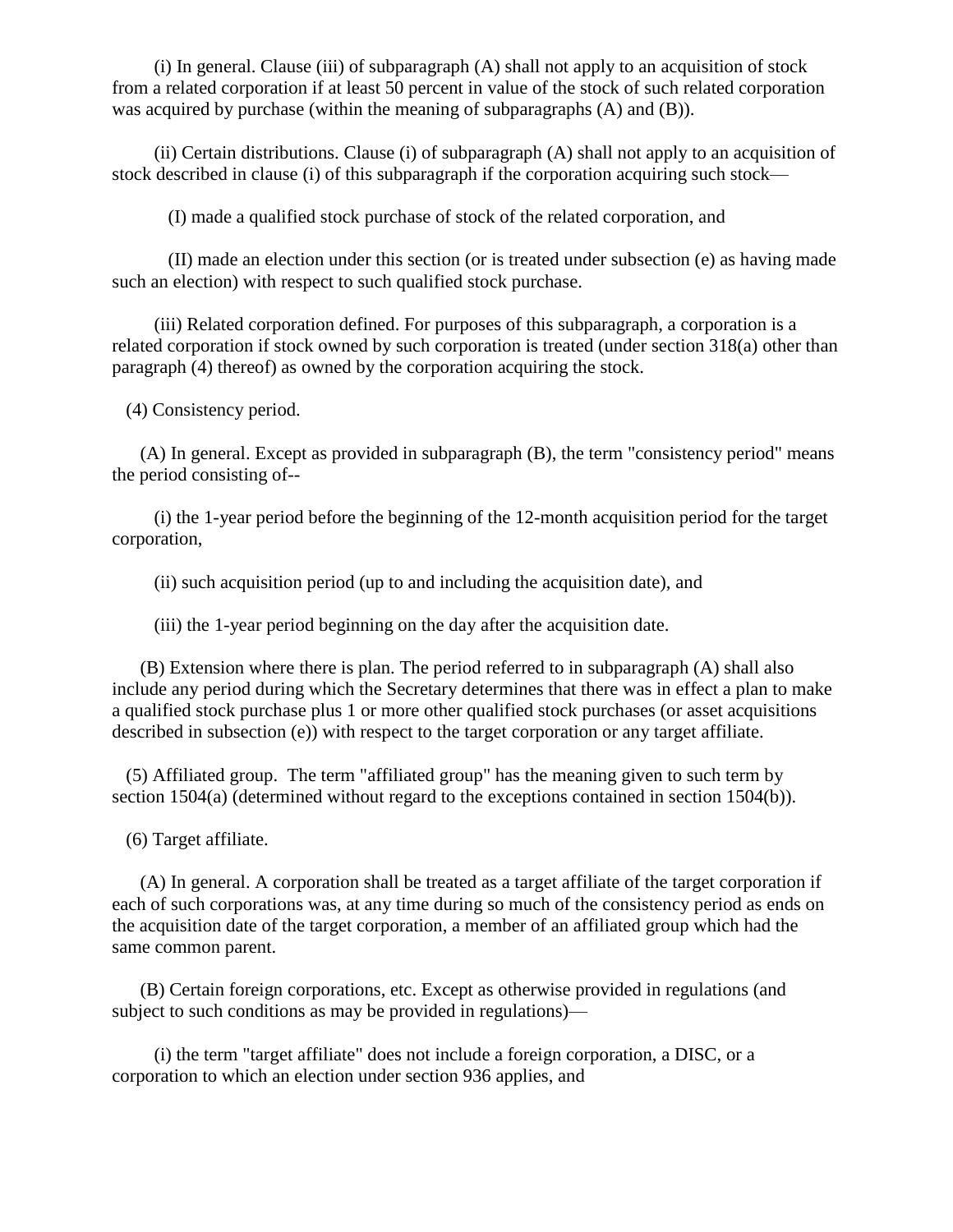(ii) stock held by a target affiliate in a foreign corporation or a domestic corporation which is a DISC or described in section 1248(e) shall be excluded from the operation of this section.

(7) [Repealed.]

 (8) Acquisitions by affiliated group treated as made by 1 corporation. Except as provided in regulations prescribed by the Secretary, stock and asset acquisitions made by members of the same affiliated group shall be treated as made by 1 corporation.

 (9) Target not treated as member of affiliated group. Except as otherwise provided in paragraph (10) or in regulations prescribed under this paragraph, the target corporation shall not be treated as a member of an affiliated group with respect to the sale described in subsection  $(a)(1)$ .

 (10) Elective recognition of gain or loss by target corporation, together with nonrecognition of gain or loss on stock sold by selling consolidated group.

 (A) In general. Under regulations prescribed by the Secretary, an election may be made under which if--

 (i) the target corporation was, before the transaction, a member of the selling consolidated group, and

 (ii) the target corporation recognizes gain or loss with respect to the transaction as if it sold all of its assets in a single transaction,

 then the target corporation shall be treated as a member of the selling consolidated group with respect to such sale, and (to the extent provided in regulations) no gain or loss will be recognized on stock sold or exchanged in the transaction by members of the selling consolidated group.

 (B) Selling consolidated group. For purposes of subparagraph (A), the term "selling consolidated group" means any group of corporations which (for the taxable period which includes the transaction)—

(i) includes the target corporation, and

(ii) files a consolidated return.

 To the extent provided in regulations, such term also includes any affiliated group of corporations which includes the target corporation (whether or not such group files a consolidated return).

 (C) Information required to be furnished to the Secretary. Under regulations, where an election is made under subparagraph (A), the purchasing corporation and the common parent of the selling consolidated group shall, at such times and in such manner as may be provided in regulations, furnish to the Secretary the following information:

(i) The amount allocated under subsection (b)(5) to goodwill or going concern value.